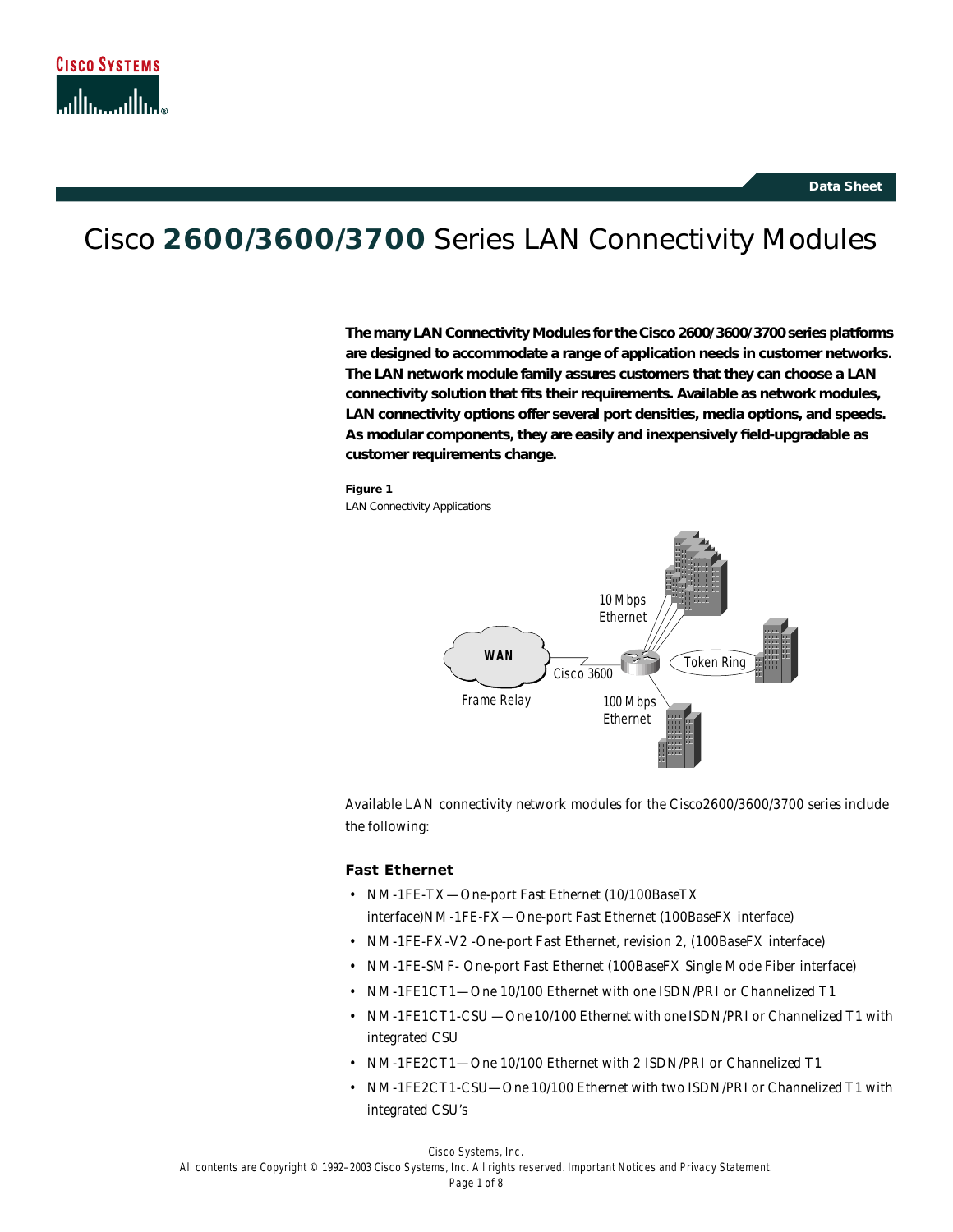

- NM-1FE1CE1B—One 10/100 Ethernet with one ISDN/PRI or Channelized E1 (balanced)
- NM-1FE2CE1B—One 10/100 Ethernet with two Channelized E1 or ISDN/PRI (balanced)
- NM-1FE1CE1U—One 10/100 Ethernet with one Channelized E1 or ISDN/PRI (unbalanced)
- NM-1FE2CE1U—One 10/100 Ethernet with two Channelized E1 or ISDN/PRI (unbalanced)

## **Ethernet**

- NM-4E—Four-port Ethernet
- NM-1E-One-port Ethernet
- NM-1E2W—One-port Ethernet, plus two WAN interface card slots
- NM-2E2W—Two-port Ethernet, plus two WAN interface card slots
- Token Ring
- NM-1E1RW—One-port Token Ring, one-port Ethernet, plus two WAN interface card slots

### **Fast Ethernet Connectivity**

#### **Figure 2**

Fast Ethernet and 10BaseT Ethernet Network Modules Including: NM-1FE-TX, NM-1FE-FX, NM-4E, NM-1E



Ideal for a wide range of LAN applications, the Fast Ethernet network modules support many internetworking features and standards. Single port network modules offer autosensing 10/100BaseTX or 100BaseFX Ethernet. The TX version supports virtual LAN (VLAN) deployment.

In customer networks, these modules may be useful for the following:

- Uplink to Fast Ethernet backbones on Catalyst® series switches and other Cisco routers.
- VLAN support on the NM-1FE-TX module, allows network managers to group users logically rather than by physical location, easing adds, moves, and changes within the network. The Cisco Inter-Switch Link (ISL) protocol enables VLAN traffic communication with Catalyst 6500, 5000, 5500, and Catalyst 3000 series switches.
- Provides inter-VLAN routing services between VLANs on any Catalyst series switch that supports VLANs. The module will offer future support the new 802.1Q VLAN standard.
	- **–** *Cabling*—RJ-45 connector for 1FE-TX, fiber connector for 1FE-FX
	- **–** *LEDs*—Network module status indicator, status LEDs for link status, LAN speed, and half/full duplex
	- **–** *Network interfaces*—One 10/100 base-TX or FX port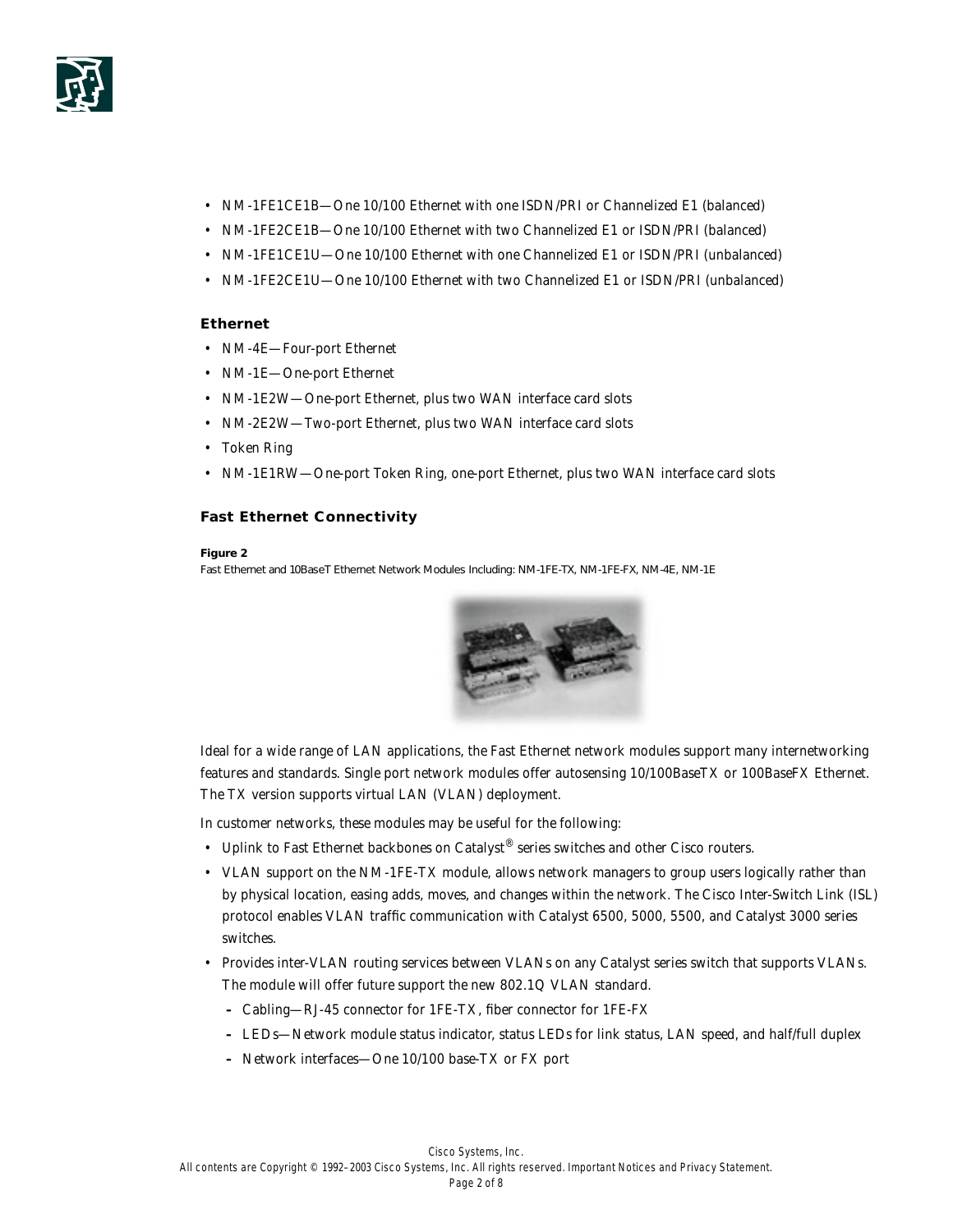

## **Fast Ethernet with One and Two Port ISDN/PRI or Channelized T1/E1 Connectivity**

#### **Figure 3**

NM-1FE1CT1, NM-1FE1CT1-CSU, NM-1FE2CT1, NM-1FE2CT1-CSU, NM-1FE1CE1B, NM-1FE1CE1U, NM-1FE2CE1B, and NM-1FE2CE1U Network Modules



The new mixed media LAN/WAN network modules series offers a single network module that combines a single 10/100BaseTX interface with eight combinations of either one or two ISDN/PRI or Channelized T1/E1 to support a wide range of LAN-to-LAN, LAN-to-WAN, and dial applications in a single network module. The single-port 10/100Base-TX interface supports autosensing and autonegotiation of 10/100 Mbps, and the ISDN/PRI interfaces support most of the Cisco IOS software related dial features up to and including 11.3(4)T. The single-port 10/100BaseTX interface has one RJ-45 port. This port connects to two-pair Category 5 UTP cabling following the 100BaseTX physical layer protocol. The ISDN/PRI/Channelized T1/E1 interfaces are available with and without an integrated CSU and in one or two-port versions. The network modules without integrated CSUs have a DB-15 connector and require a connection to an external CSU, whereas the network modules with integrated CSUs connect directly to the network with an RJ-48 cable.

#### **Figure 4**

3620 Applications with Mixed Media Network Modules



Cisco Systems, Inc. All contents are Copyright © 1992–2003 Cisco Systems, Inc. All rights reserved. Important Notices and Privacy Statement. Page 3 of 8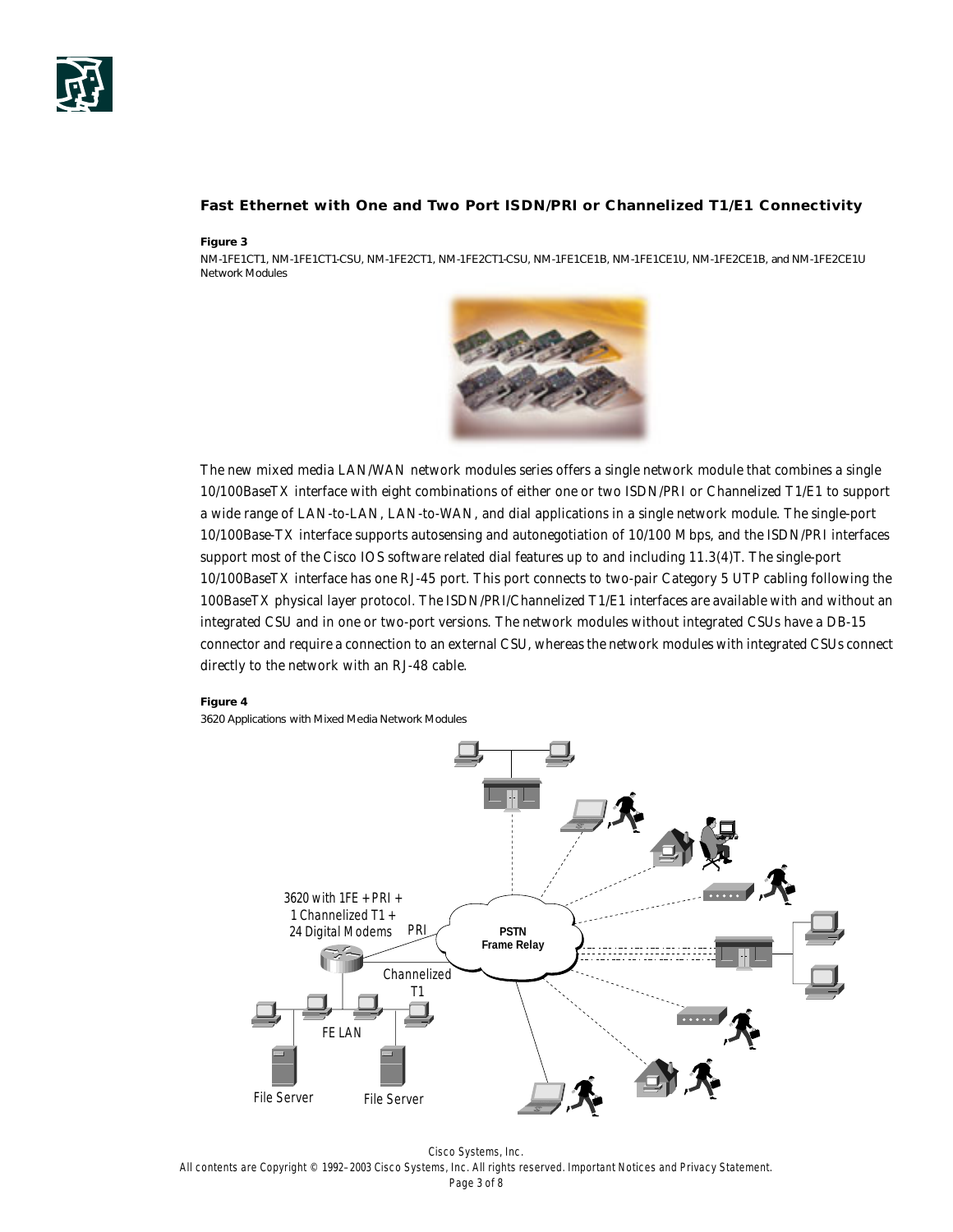

Each of the T1 network module versions supports speeds of up to 1.544Mbps full duplex and provides up to 24 virtual interfaces in channelized mode and up to 23 ISDN b-channels in the PRI mode. The E1 network modules come in either balanced (120 ohm) or unbalanced (75 ohm) modes and are compatible with the ITU-T G.703/G.704 specifications. The E1 network modules support speeds of up to 2.048-Mbps full duplex and provide up to 30 virtual interfaces in channelized mode and up to 31 ISDN b-channels in PRI mode.

#### **Figure 5**

3640 Applications with Mixed Media Network Modules



These network modules enable the following applications:

- Low-end Hybrid Access Server—The 3620 can support up to four ISDN/PRI or Channelized T1/E1 interfaces with a single-port 10/100BaseTX interface or can support up to two ISDN/PRI or Channelized T1/E1 interfaces, with up to 30 digital modems with a single 10/100BaseTX interface.
- Increased Network Module slot utilization—The 3640 supports up to eight Channelized or ISDN/PRI T1/E1 interfaces for up to 240 simultaneous remote connections.
- Expanded versatility—The 3640 offers two ISDN/PRI interfaces with up to 60 digital modems and has an available slot for other uses, such as VoIP, ATM, hardware compression, HSSI, and WAN backhaul capabilities.
- Integrated CSUs for more efficient management, and both space and cost savings
- RJ-45 connector to attach to Category 5 unshielded twisted-pair (UTP; for example, 10 or 100BaseTX)
- Support for Inter-Switch Link (ISL) over Fast Ethernet to ensure compatibility with the Catalyst<sup>®</sup> 6500, 5000, Catalyst 5500, and Catalyst 3000 switches
- Conform with the IEEE 802.1Q Fast Ethernet specification, ensuring multivendor interoperability
- 10 or 100BaseTX operation, autosense, and autonegotiation support
- Full, and half-duplex operation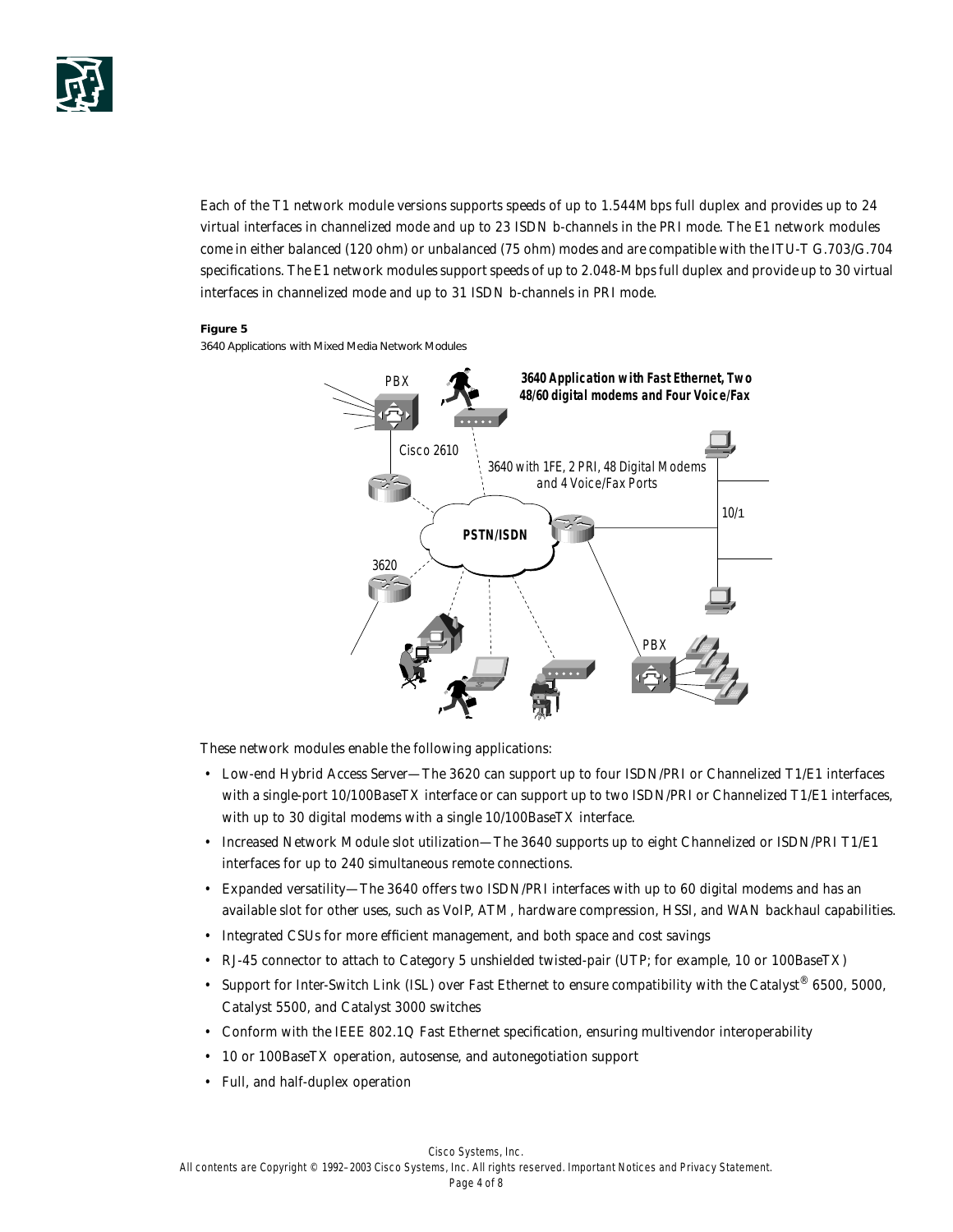

*Cabling*—RJ-45 connector for the 10/100baseTX interface and either RJ-45 connectors for the ISDN/PRI with integrated CSUs, or DB-15s for non-CSU and E1 versions. The following table provides cabling product numbers and descriptions:

| <b>Cable Description</b>              | <b>Product Number</b> |
|---------------------------------------|-----------------------|
| T1 RJ45-RJ45 Straight-Through Cable   | CAB-DSU-RJ45          |
| DB-15 to DB-15 Straight-Through Cable | CAB-7KCT1DB15         |
| DB-15 to DB-15 Null Cable             | CAB-7KCT1NULL         |
| E1 Cable DB15 to RJ45                 | CAB-E1-PRI            |
| E1 Cable DB-15 to DB-15               | CAB-E1-DB15           |
| E1 Cable Twinax 120 ohm Balanced      | CAB-E1-Twinax         |
| E1 Cable BNC 75 ohm Unbalanced        | CAB-E1-BNC            |

*LEDs*—Network Module status indicator, FDX indicator, 10/100-Mbps indicator, link indicator, and collision indicator in reference to the 10/100baseTX, Carrier Detect, Remote Alarm, Local Alarm, and Loop indicators for T1/E1.

*Network Interfaces*—One RJ-45 10/100baseTX interface and either one or two RJ-45 for integrated CSU versions or one or two DB-15s for the T1/E1 connections.

## **Ethernet Connectivity**

Five available network modules offer four-port, single-port, and dual-port Ethernet LAN connectivity in the Cisco 3600 series for maximum configuration flexibility as a multifunction platform.

## **Mixed Media Network Modules**

The mixed-media network modules allow administrators to configure an Ethernet port (or two ports) with additional WAN connections using the WAN interface cards on the same module to conserve slot space.

For example, as part of a multifunction solution, a Cisco 3620 platform with a 2E2W can support two Ethernet LANs, together with two serial/ISDN backhaul lines, andstill allow multiple serial or ISDN in the same chassis. This solution outperforms the competition in industry-leading price/performance.

#### **Four-Port Ethernet Module**

The four-port Ethernet network module provides industry-leading price/performance, enabling high-density Ethernet connectivity. The four-port Ethernet network module offers a lower price point for multifunction solutions that require higher-density Ethernet than the mixed-media network modules.

An example is a Cisco 3640 platform with a four-port Ethernet network module, 16-port ISDN Basic Rate Interface (BRI), and a 32-port Asynchronous serial network module.

This configuration integrates branch office routing requirements with four Ethernet LAN segments and the mixed dial requirements of sync/async serial lines and ISDN.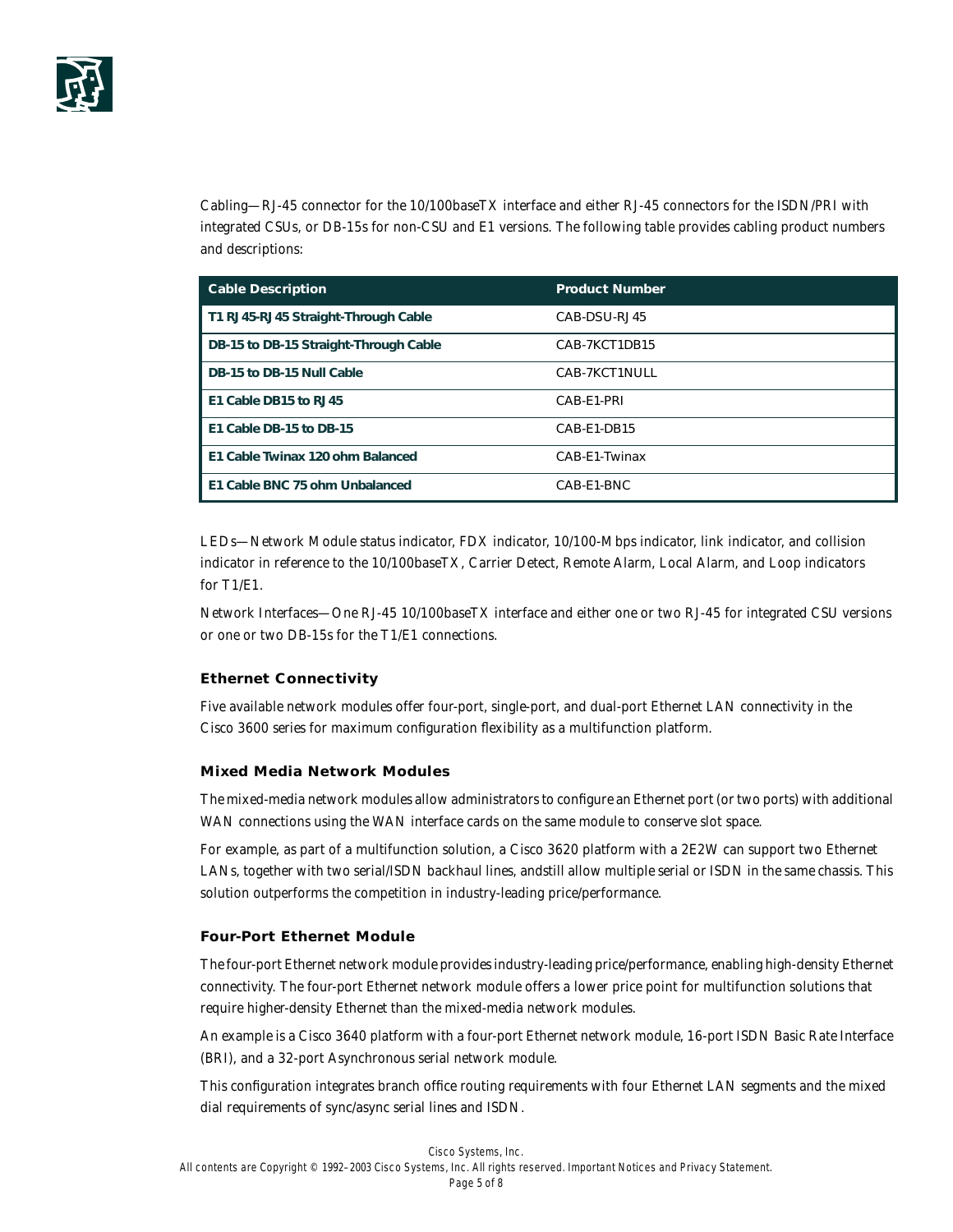

# **Single-Port Ethernet Module**

A single-port Ethernet network module allows customers to choose a configuration at the right price for their specific applications.

For example, as part of a multifunction solution, a Cisco 3640 platform with a single Ethernet connection to a LAN backbone can also support either six PRI connections to aggregate ISDN lines, or 24 synchronous/asynchronous ports. This solution handily outperforms the competition in industry-leading price/performance.

*Cabling*—RJ-45 connector

*LEDs*—Network module status indicator, status LEDs including send/receive, half/full duplex, and LAN speed indication

*Network interfaces*—One or four 10BaseT ports

## **Ethernet Network Module Summary**

**Table 1** LAN Connectivity Network Modules Functional Comparison

| <b>Network Module</b>                                                         | <b>Number of LAN</b><br><b>Ports on Module</b> | <b>Number and Type of WAN</b><br><b>Ports on Module</b>                     |
|-------------------------------------------------------------------------------|------------------------------------------------|-----------------------------------------------------------------------------|
| <b>Single-Port Ethernet</b>                                                   | 1                                              | None                                                                        |
| <b>Four-Port Ethernet</b>                                                     | 4                                              | None                                                                        |
| <b>Single-Port Ethernet Mixed Media</b>                                       | 1                                              | Two WAN Interface Card (WICs) slots                                         |
| <b>Dual-Port Ethernet Mixed Media</b>                                         | $\overline{2}$                                 | Two WIC card slots                                                          |
| Single-Port Ethernet and Single-Port Token Ring                               | 1/1                                            | Two WIC card slots                                                          |
| Single-Port 10/100BaseTX                                                      | 1                                              | None                                                                        |
| Single-Port 10/100BaseFX                                                      | 1                                              | None                                                                        |
| Single-Port 10/100BaseTX with one ISDN/PRI<br>or Channelized T1               | 1                                              | One integrated T1 PRI/Channelized WAN<br>interface                          |
| Single-Port 10/100BaseTX with one ISDN/PRI<br>or Channelized T1 with CSU      | 1                                              | One integrated T1 PRI/Channelized WAN<br>with internal CSU interface        |
| Single-Port 10/100BaseTX with two ISDN/PRI<br>or Channelized T1's             | 1                                              | Two integrated T1 PRI/Channelized WAN<br>interfaces                         |
| Single-Port 10/100BaseTX with two ISND/PRI<br>or Channelized T1's with CSU's  | 1                                              | Two integrated T1 PRI/Channelized WAN<br>with internal CSUs interfaces      |
| Single-Port 10/100BaseTX with one ISDN/PRI<br>or Channelized Balanced E1      | 1                                              | One integrated balanced mode E1 PRI/<br>Channelized WAN interface           |
| Single-Port 10/100BaseTX with ISDN/PRI or<br><b>Channelized Unbalanced E1</b> | 1                                              | One integrated unbalanced mode E1 PRI/<br><b>Channelized WAN interface</b>  |
| Single-Port 10/100BaseTX with two ISDN/PRI<br>or Channelized Balanced E1's    | 1                                              | Two integrated balanced mode E1 PRI/<br><b>Channelized WAN interfaces</b>   |
| Single-Port 10/100BaseTX with two ISDN/PRI<br>or Channelized UnBalanced E1's  | 1                                              | Two integrated unbalanced mode E1 PRI/<br><b>Channelized WAN interfaces</b> |

Cisco Systems, Inc.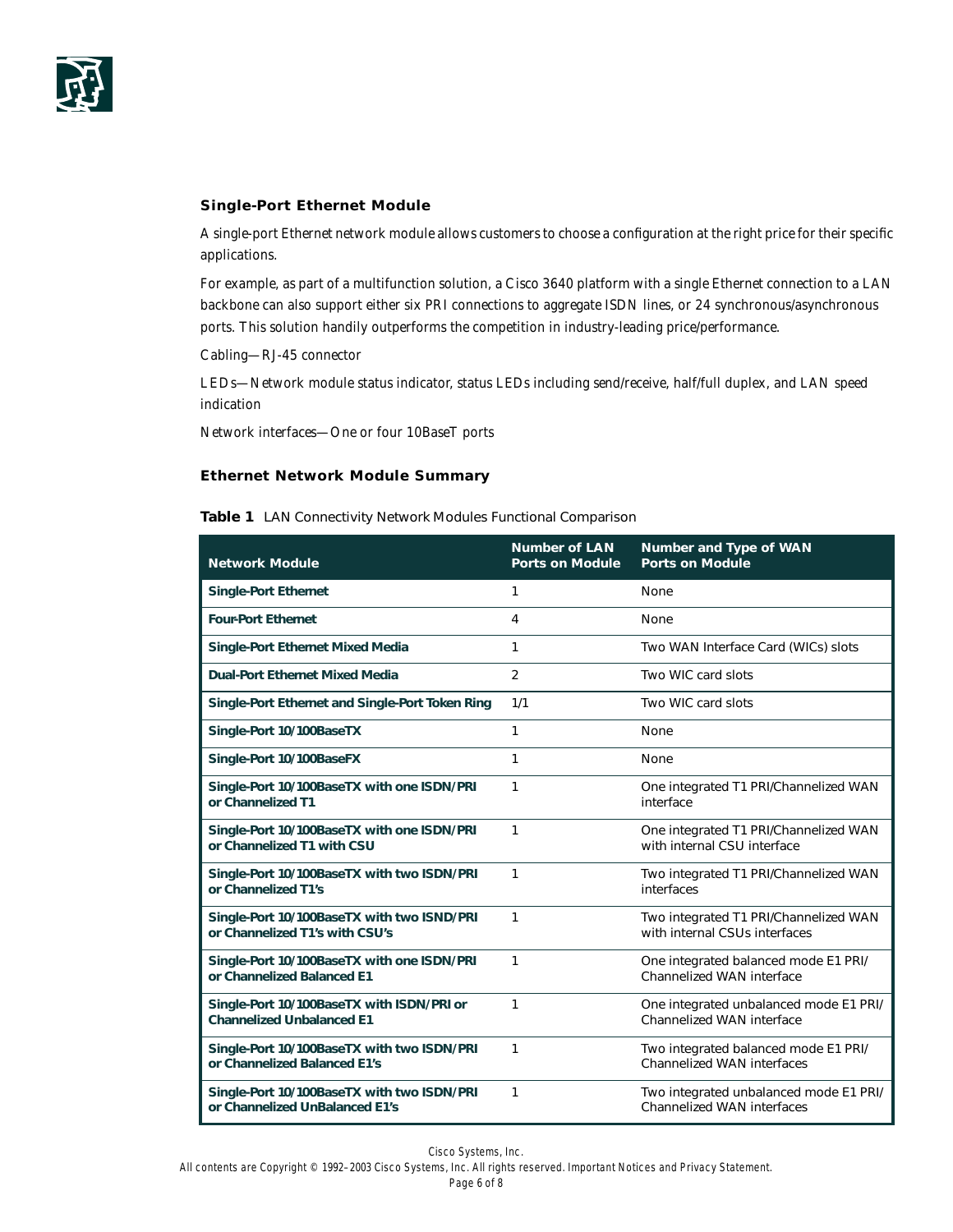

## **Table 2** Physical Limitation of Serial Modules per Chassis

| <b>Physical Characteristics</b>                                                                                      |               |                                 |                      |                      |                      |                |
|----------------------------------------------------------------------------------------------------------------------|---------------|---------------------------------|----------------------|----------------------|----------------------|----------------|
| <b>Type of Module</b>                                                                                                | Cisco<br>3660 | <b>Cisco 2600</b><br>and 2600xm | <b>Cisco</b><br>3745 | <b>Cisco</b><br>3725 | <b>Cisco</b><br>3640 | Cisco<br>3620  |
| NM-1FE-TX, NM-1FE-FX, and NM-1FE-FX-V2                                                                               | 6             | N/A                             | N/A                  | N/A                  | 4                    | $\overline{2}$ |
| <b>NM-1FE-SMF</b>                                                                                                    | 6             | 1 <sup>1</sup>                  | 4                    | $\mathfrak{D}$       | 4                    | $\overline{2}$ |
| NM-1FE1CT1, NM-1FE1CT1-CSU, NM-1FE2CT1,<br>NM-1FE2CT1-CSU, NM-1FE1CE1B, NM-1FE1CE1U,<br>NM-1FE2CE1B, and NM-1FE2CE1U | 6             | N/A                             | 4                    | 2                    | 4                    | 2              |
| NM-4E                                                                                                                | 6             | 1                               | N/A                  | N/A                  | 3                    | 2              |
| <b>NM-1E2W</b>                                                                                                       | 6             | N/A                             | N/A                  | N/A                  | 4                    | 2              |
| <b>NM-1E1R2W</b>                                                                                                     | 6             | N/A                             | N/A                  | N/A                  | 4                    | $\overline{2}$ |
| <b>NM-2E2W</b>                                                                                                       | 6             | N/A                             | N/A                  | N/A                  | 4                    | $\mathfrak{D}$ |
| <b>NM-1E</b>                                                                                                         | 6             | 1                               | N/A                  | N/A                  | 3                    | 2              |

1. Support for the NM-1FE-SMF is available on the Cisco 2691, only.

# **Table 3** Cisco IOS Software Release Requirements for Network Modules

| <b>Module Model</b>                                                                                               | <b>Cisco IOS Release Number</b>                   |
|-------------------------------------------------------------------------------------------------------------------|---------------------------------------------------|
| NM-1FE-TX                                                                                                         | 11.2. $(6)$ P or later                            |
| NM-1FE1CT1, NM-1FE1CT1-CSU, NM-1FE2CT1, NM-1FE2CT1-CSU,<br>NM-1FE1CE1B, NM-1FE1CE1U, NM-1FE2CE1B, and NM-1FE2CE1U | 11.3 $(4)$ T or later                             |
| NM-4E                                                                                                             | $11.2(5)P$ or later                               |
| <b>NM-1E</b>                                                                                                      | 11.2. (5!P or later                               |
| NM-1FE-FX                                                                                                         | 11.2 $(9)$ P or later                             |
| NM-1FE-FX-V2                                                                                                      | 12.0(24), 12.1(17), 12.2(13), 12.2(13)T, or later |
| NM-1FE-SMF                                                                                                        | $12.3(2)$ T or later                              |